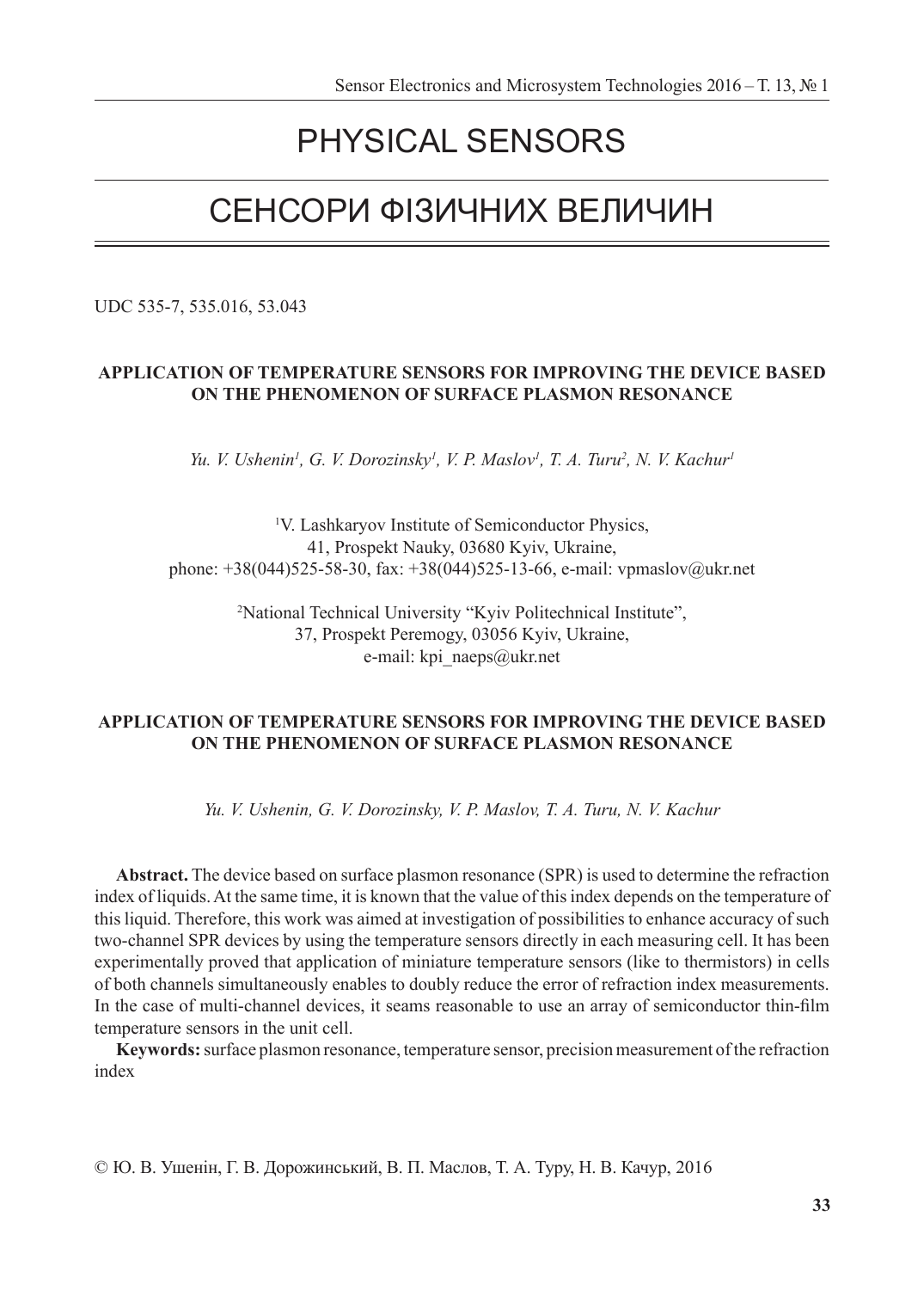# **ВИКОРИСТАННЯ СЕНСОРІВ ТЕМПЕРАТУРИ ДЛЯ ВДОСКОНАЛЕННЯ ПРИЛАДУ НА ОСНОВІ ЯВИЩА ПОВЕРХНЕВОГО ПЛАЗМОННОГО РЕЗОНАНСУ**

*Ю. В. Ушенін, Г. В. Дорожинський, В. П. Маслов, Т. А. Туру, Н. В. Качур*

**Анотація.** Прилад на основі поверхневого плазмонного резонансу (ППР) використовують для визначення показника заломлення рідин. В той же час відомо, що цей показник залежить від температури цієї рідини. Метою роботи було дослідження можливості підвищення точності двоканального приладу на основі ППР за рахунок використання сенсорів температури для контролю температури безпосередньо в кожній вимірювальній кюветі. Експериментально доведено, що використання мініатюрних сенсорів температури (на прикладі терморезисторів) для вимірювання температури безпосередньо на кожному каналі кювети для вимірювання показника заломлення дозволяє зменшити похибку вимірювання майже вдвічі. Для багатоканальних приладів ППР перспективним є використання лінійки напівпровідникових плівкових сенсорів температури в кюветі приладу.

**Ключові слова**: поверхневий плазмонний резонанс, сенсори температури, точність вимірювання, показник заломлення

# **ИСПОЛЬЗОВАНИЕ СЕНСОРОВ ТЕМПЕРАТУРЫ ДЛЯ СОВЕРШЕНСТВОВАНИЯ АППАРАТА НА ОСНОВЕ ЯВЛЕНИЯ ПОВЕРХНОСТНОГО ПЛАЗМОННОГО РЕЗОНАНСА**

## *Ю. В. Ушенин, Г. В. Дорожинский, В. П. Маслов, Т. А. Туру, Н. В. Качур*

**Аннотация.** Прибор на основе поверхностного плазмонного резонанса (ППР) используют для определения показателя преломления жидкостей. В то же время известно, что этот показатель зависит от температуры этой жидкости. Целью работы было исследование возможности повышения точности двухканального прибора на основе ППР за счет использования сенсоров температуры для контроля температуры непосредственно в каждой измерительной кювете. Экспериментально доказано, что использование миниатюрных сенсоров температуры (на примере терморезисторов) для измерения температуры непосредственно на каждом канале кюветы для измерения показателя преломления позволяет уменьшить погрешность измерения почти вдвое. Для многоканальных приборов ППР перспективным является использование линейки полупроводниковых пленочных сенсоров температуры в кювете прибора.

**Ключевые слова**: поверхностный плазмонный резонанс, сенсоры температуры, точность измерения, показатель преломления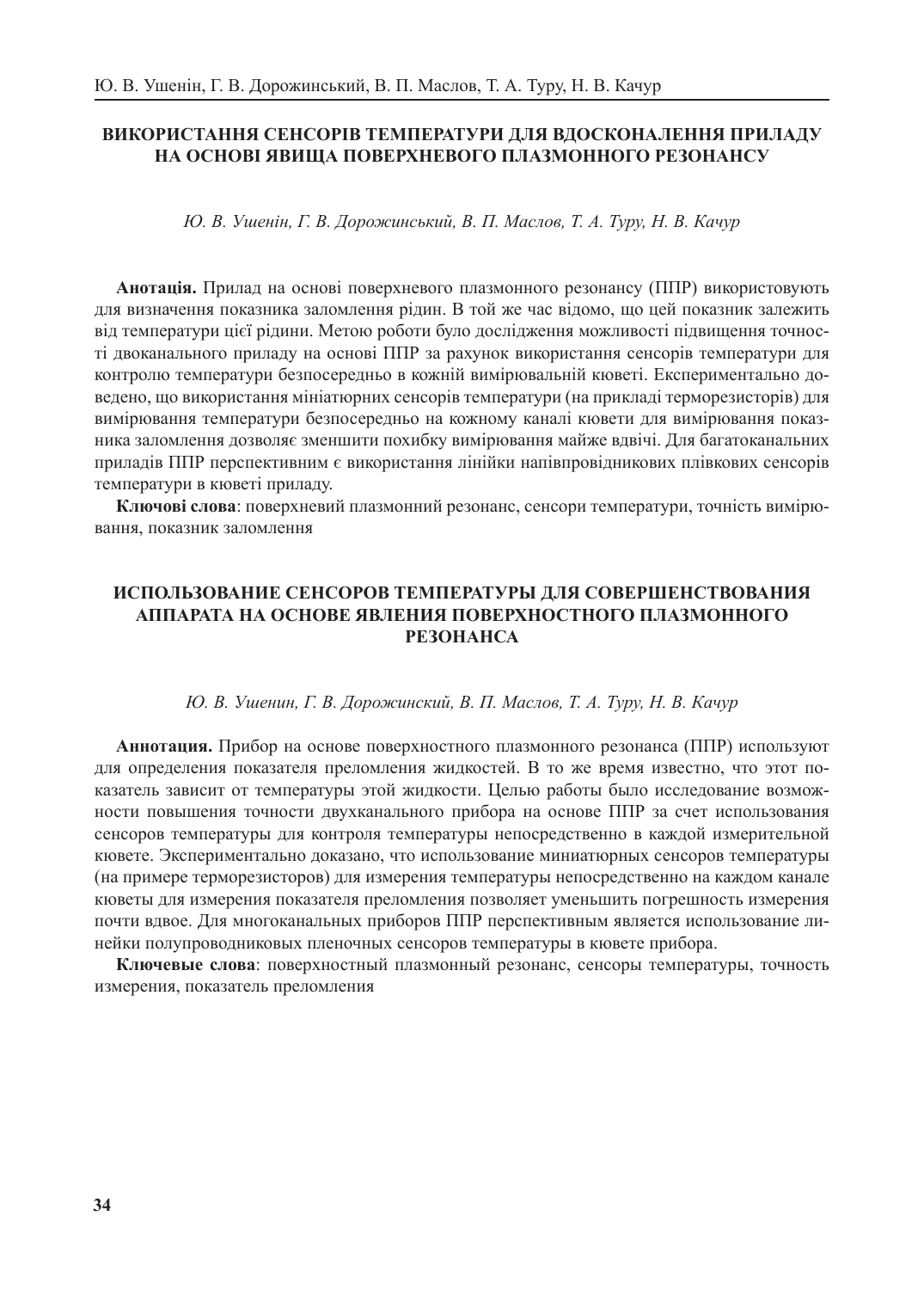## **Introduction**

The leading tendencies in development of analytic devices require implementation of new physical methods for measurements that are based on up-to-date achievements in science and technique. The main requirements to these methods are as follows: enhancement of their accuracy and sensitivity, shortening the time for measurements, reduction of the volume of studied substances. It is known that optical methods possess a high operation speed and enable to reach high accuracy and sensitivity in measurements. One of the promising optical methods for analysis of various compounds and micro-objects as well as processes at the molecular level is the refractometric method based on surface plasmon resonance (SPR) phenomenon. The respective devices (SPR-devices) are mainly designed using chemical and biological sensors that consist of a sensitive element and some physical transducer. As compared with traditional measuring methods, the SPR-method provides possibility to study processes of molecular interaction in micrometer-thickness layers in the real-time scale; low value of the sample volume required for measurements (10 μl); the method does not require any markers or fluorescent labels for studying the substance (analyte).

The SPR-devices are widely used in scientific researches, in medicine and ecological monitoring [1-3], therefore, enhancement of accuracy inherent to these devices seems to be a topical task.

As shown in the previous works [4-6], account of the temperature factor is essential for enhancement accuracy of measurements when using the SPR-device.

This work is aimed at improvement of SPRdevice accuracy due to use of temperature sensors.

#### **Devices and methods of investigation**

Investigation of the temperature influence on accuracy of measurement results was performed using the SPR-device «Plasmon-71». The devices of "Plasmon" series are computer-controlled optoelectronic small-scale two-channel refractometers based on SPR for determination of the SPR curve shift inherent to the studied analyte. Operation surface of the "Plasmon" sensitive element is formed from a gold film with the thickness 48 to 52 nm. As a source for excitation, there used is film with the thickness 48 Fig. 1. SPR curve (a) and optical scheme of the

*p*-polarized light from the semiconductor injection laser diode.

Necessary conditions for plasmon excitation are reached by changing the angle of incidence of *p*-polarized light on the surface of the sensitive element. The angular dependence of the intensity of light reflected from the surface of the sensitive element is the main output chacteristic in these measurements and is called as the SPR curve (Fig. 1a). The optical scheme of the device (Fig. 1b) corresponds to the Kretschmann geometry and consists of the laser diode 1, sensitive element 11, half-pentaprism 13, and two photodetectors 7 and 8.



device «Plasmon-71» (b).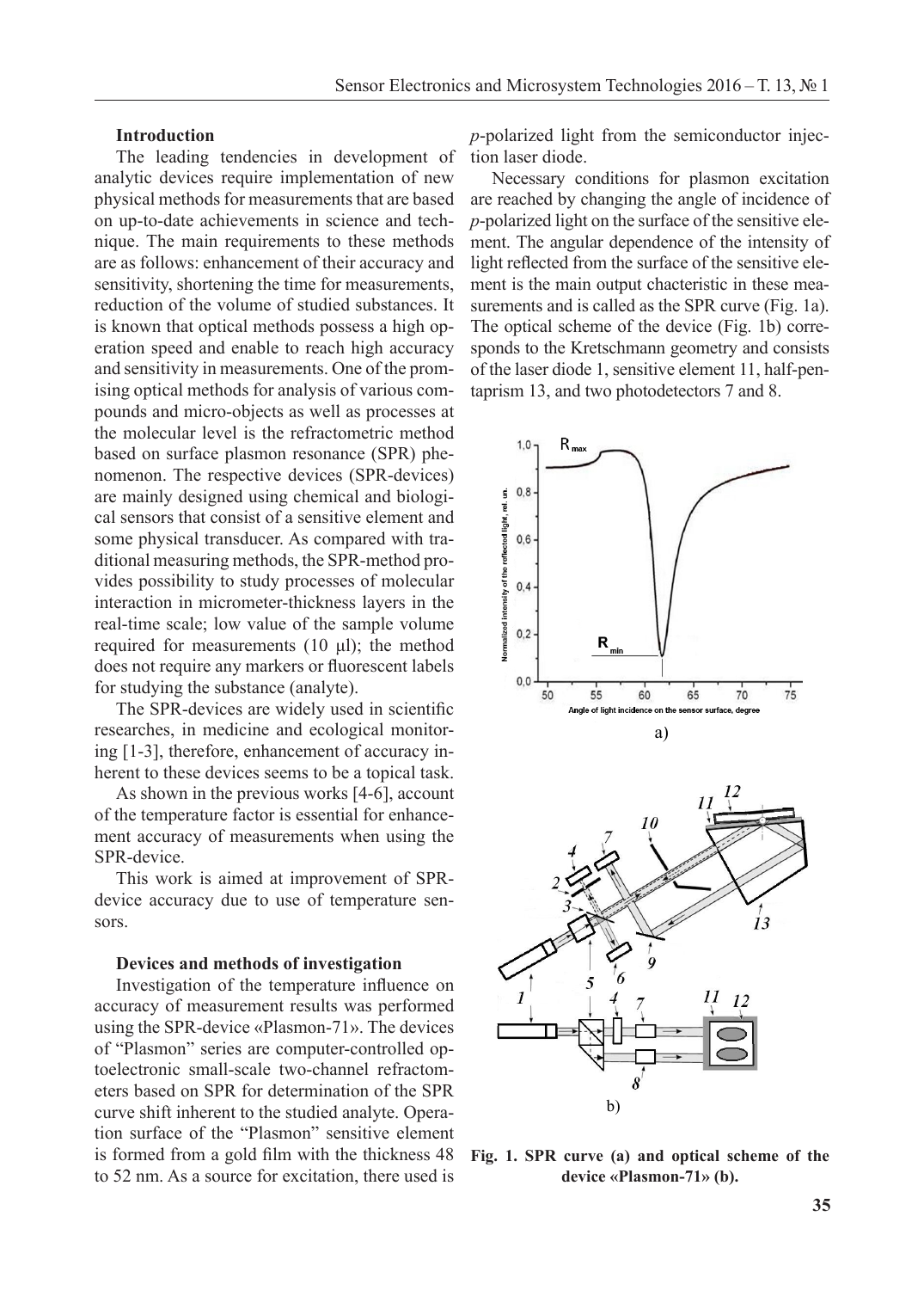The laser diode 1 generates light with the wavelength 850 nm. This light passes through the half-pentaprism 13, is reflected from the surface of the sensitive element 11, from the mirror on the back face of the prism, from the additional mirror 9, and falls onto photodetector 7. The gold film is deposited onto a glass plate joined with the retroprism by using immerse liquid. Data for plotting the SPR curve are obtained by rotating the retroprism and simultaneous measuring the intensity of light reflected from the sensitive element. The channels are formed by the measuring cell 12 made of polymethylmetacrylate, which is mounted on the sensitive element via the silicone spacer. To excite surface plasmons in both channels, light from the laser diode is separated by two beams with the prism 5. Control and stabilization of the light intensity is provided with the photodetector 6 and the device electronics, respectively. Calibration of the absolute angle is performed with the photodetector 4 and diaphragm 2 (slot width is close to 100  $\mu$ m) by measuring the intensity of light reflected from the prism front face. Measurements of the laser light intensity and calibration of the angle are provided with the separating plate 3 and diaphragm 10. Except prism, all the elements of this optical scheme, sensitive element and measuring cell form a separate assembly – the optical unit. Angular scanning and determining the minimum position of the SPR curve are provided within the range of angles 38 to 73 degrees for rotation of the half-pentaprism on the platform-holder with the step-motor and reducer.

To ascertain the influence of temperature directly in each channel, the authors mounted contact temperature sensors consisting of platinum temperature-sensitive elements in each measuring cell (Fig. 1b, pos. 12). Used here are temperature-sensitive elements M222Pt100 (Heraeus Sensor Technology, Germany) with dimensions  $2 \times 2 \times 1.2$  mm, linear temperature characteristic within the range from  $-203$  up to  $+773$  K and initial resistance 1 kOhm at the temperature 293 K (DIN EN6075 accordingly to IEC 751). These elements were fixed inside the case of measuring cells by using a compound in such a way that provided thermal contact with the studied liquid.

In these experiments, we used distilled de-mineralized water in accord with technical conditions ТУ У 24.1-31826636-004:2009 (ТДВ «Тхорівське», Ukraine). The refraction index and temperature coefficient of distilled water were studied in detail in [7]. This water was pumped through the two-channel cell. Temperature of water was measured separately in each measuring channel. First, our measurements were performed at room temperature (297 K). Then, the temperature was increased up to 309.6 K, using a resistive heater made of nichrome and installed into the cell.

To reduce the temperature influence on results of measuring the refraction index of the studied substance (analyte) with "Plasmon-71", we used mathematical processing the obtained results with the aim to compensate the temperature drift of the operation point (minimum of the SPR curve *R*(θ)). Compensation of the temperature influence was reached by multiplication of the measured value of the angle corresponding to the SPR-minimum by the correcting coefficient  $K_t$  determined using the formula (1):

$$
K_{\mathbf{t}} = [1 + \gamma \cdot TK_{\mathbf{n}} \cdot (T_{\mathbf{i}} - T_0)],\tag{1}
$$

where  $K_{\text{t}}$  is the correcting coefficient for the *i*-th measurement of the SPR minimum;

γ – feedback coefficient, its optimal value  $\gamma$  = 0.55 provides minimum overcorrection;

ТКn – temperature coefficient of the distilled water refraction index;

TKn =  $-1.15 \cdot 10^{-4}$  K<sup>-1</sup> (respective shift of the operation point is  $34.5$  ang. sec/K<sup>-1</sup>);

 $T_i$  – temperature of distilled water for the *i*-th measurement of the SPR minimum, K;

 $T<sub>0</sub>$  – temperature of distilled water before heating it,  $T_0 = 297$  K.

Thus, the results of measurements provided two sets of data: without thermal compensation and with it, which enabled to determine the averaged value of the SPR minimum position.

#### **Results of experiments and discussion**

The results of experiments (Fig. 2) show that compensation of heating the distilled water when measuring the kinetics of the SPR minimum (operation point) shift with time (curve 2) essentially decreases its deviation as compared with that in the case when thermal compensation is absent (curve 1).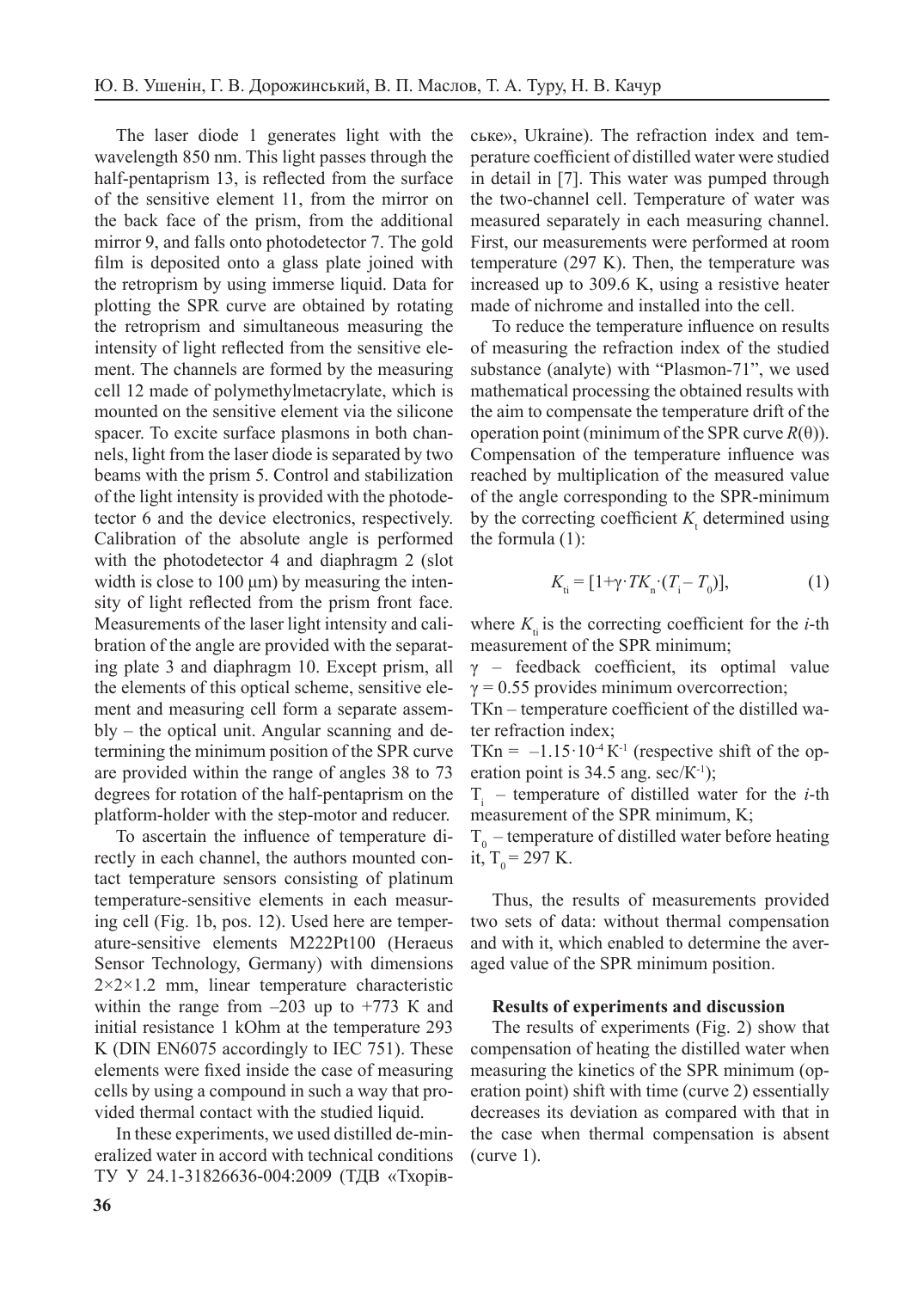

**Fig. 2. Kinetics of the SPR minimum shift for the** distilled water when its temperature changes from 297 K up to 309.6 K: (1) without thermal compensation;  $(2)$  with compensation and  $(3)$  the same with averaging by 10 measurements.

The jump of operational point at the initial part of the plot  $(2)$  is related with inertial character of processes of heat transfer from liquid to the thermal-sensitive element: the response of surface plasmons on the temperature change is faster than that of the thermal-sensitive element, which causes overcompensation. Elimination of this undesired phenimenon was reached using another (reference) channel in the measuring cell. We determined the difference signal between these two channels with additional averaging its value (by 10 consecutive values of measurements). This way not only eliminated overcompensation but, in addition, enabled to reduce the amplitude of the noise track by 12 times from  $\delta_{NL} = 31.4 \cdot 10^{-5}$ down to  $\delta_{NL} = 2.7 \cdot 10^{-5}$ . In this case, the error of measurements without compensation reached the value  $24 \cdot 10^{-4}$ , while in the case of compensation it was equal to  $8.7 \cdot 10^{-4}$  or even  $2.1 \cdot 10^{-4}$  after compensation with averaging by 10 consecutive values of measurements. signal between these two channels with additional averaging its value (by 10 consecutive values

The obtained experimental values for the temperature error are considerable as compared with the detection limit of "Plasmon-71"  $(dN<sub>min</sub> = 1.8 \cdot 10^{-5})$ , which can be explained by a large change in temperature. In real conditions of experiments, such a change is impossible. Therefore, in addition we determined the temperature drift of the operation point in the Multiple regime for the period of measurements in conditions of thermal compensation without artificial heating the analyte. For water, the thermal drift of the operation point reached 40.64 ang. sec/К. The temporal drift of the refraction index was  $-7.610^{-5}$  min<sup>-1</sup>. It enabled to determine the speed of changing the analyte temperature, namely: 0.182 K/min. For the time of one measurement, the temperature of distilled water changed by the value  $\Delta T = 0.608$  K. The respective changes in the analyte temperature caused the absolute error in measurements of the SPR minimum shift for the distilled water  $\delta_{NT}$  = 0.76•10<sup>-5</sup>, which was considerably lower than the detection limit of SPR-device.

It means that thermal compensation reduces the error of measuring the refraction index at least by 3 times in the case of considerable changes in temperature of studied substance (12.6 K) and enables to enhance accuracy of measurements with "Plasmon-71".

When using the device with larger number of channels (from 8 to 32), it seems reasonable to apply an array of semiconductor thin-film temperature sensors instead of thermistors that have larger dimensions and dependence of thermal conductivity on design solution.

#### **Conclusions**

- 1. Developed in this work is the method that takes into account the temperature influence on the results of studying the substance refraction index on the example of distilled water.
- 2. It has been experimentally proved that application of a miniature temperature sensors like to thermistors for measuring the temperature in each channel of the measuring cell when determining the refraction index enables to doubly reduce the error of measurements.
- 3. In the case of multi-channel SPR-devices, it seems promising to use linear semiconductor thin-film temperature sensors in the measuring cell.

#### **References**

- 1. I. D. Voitovych, Sensors based on plasmon resonance: principles, technologies, applications / I. D. Voitovych, S. G. Korsunskyi. – Kyiv, "Stal'", 2011. - 534 p.
- 2. N. Gridina. Tumor-associated inflam-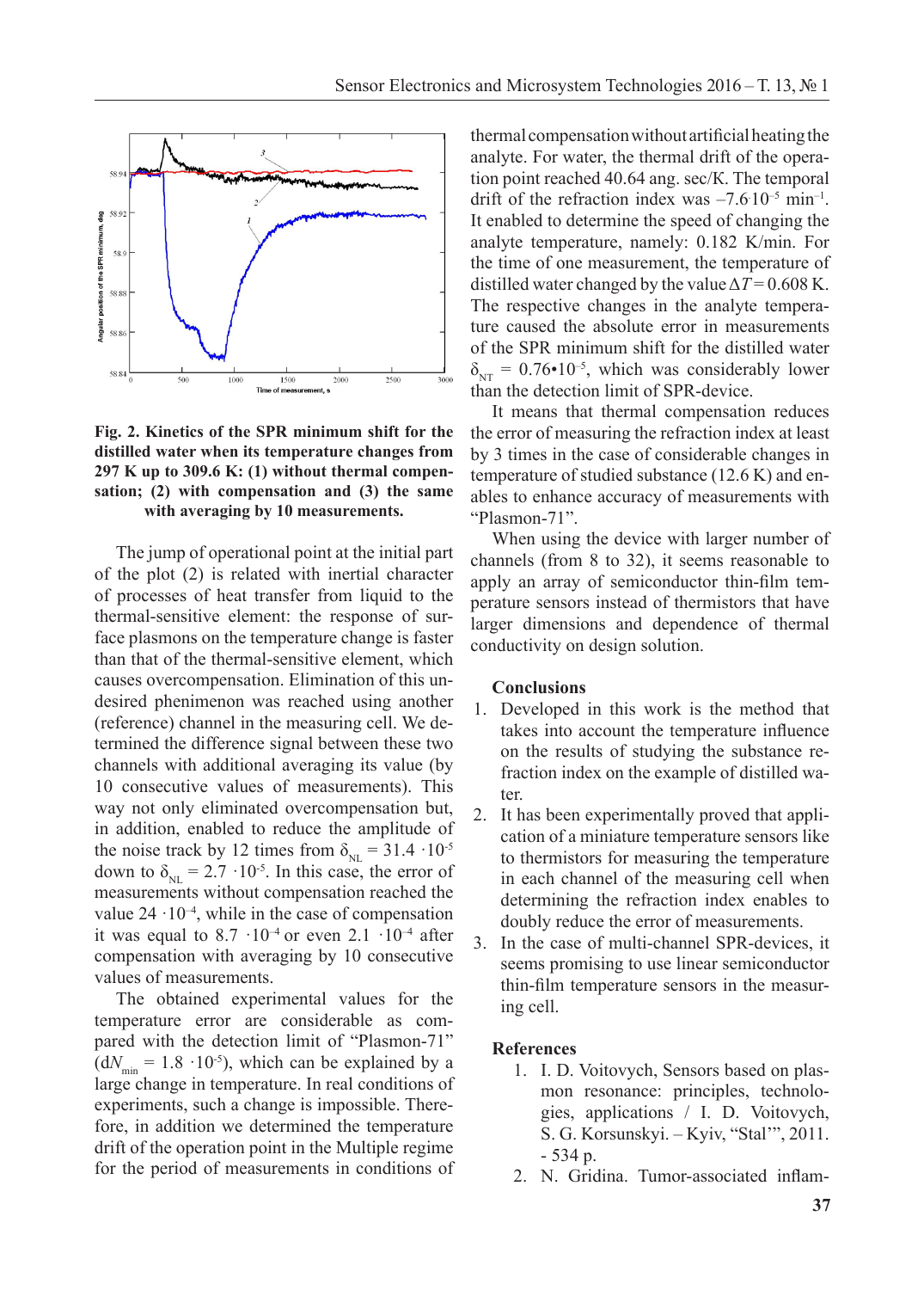mation and cerebral gliomas / N. Gridina, V. P. Maslov, Yu. V. Ushenin. – Saarbrücken: Lambert Academic Publishing, 2013. – 196 p. ISBN 978-3- 659-36794-6

- 3. G. V. Dorozhinskyi. Detection of methanol vapors by using the method of surface plasmon resonance / G. V. Dorozhinskyi, M. V. Lobanov, V. P. Maslov // East-Europian Journal of Advanced Technologies. – 2015. – Vol. 4(76). – P. 4-7.
- 4. S. K. Özdemir. Temperature Effects on Surface Plasmon Resonance: Design Considerations for an Optical Temperature Sensor [Text] / S. K. Özdemir, G. Turhan-Sayan // Journal of light wave technology. – 2003. – V. 21(3). – P. 805-815.
- 5. K. Lin. Numerical and experimental investigations of temperature effects on

the surface plasmon resonance sensor [Text] / K. Lin et al. // Chinese Optics Letters.  $-2009. - V. 7(5)$ .  $- P. 428-431$ .

- 6. G. Dorozinsky. Reducing measurement uncertainty of instruments based on the phenomenon of surface plasmon resonance [Text] / G. Dorozinsky, V. Maslov, A. Samoylov, Yu. Ushenin // American Journal of Optics and Photonics. – 2013. – Vol. 1,  $\mathbb{N}^{\circ}$  3. – P. 17-22.
- 7. S. Kedenburg. Linear refractive index and absorption measurements of nonlinear liquids in the visible and near-infrared spectral region [Text] / S. Kedenburg, M. Vieweg, T. Gissibl, H. Giessen // Opt. Mat. Express. – 2012.  $-$  Vol. 2.  $-$  P. 1588  $-$  1611.

Стаття надійшла до редакції 23.02.2016 р.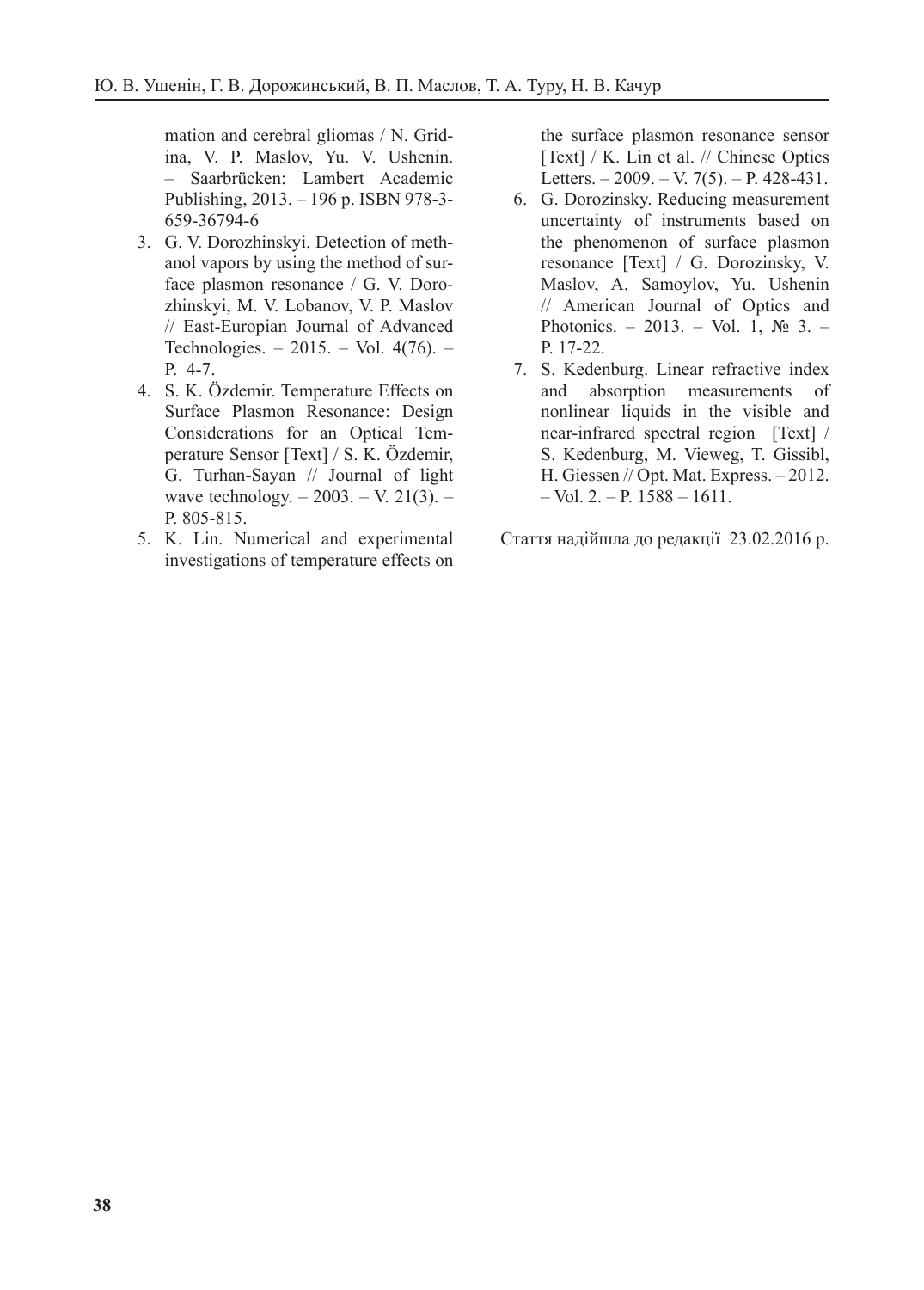## UDC 535-7, 535.016, 53.043

## **APPLICATION OF TEMPERATURE SENSORS FOR IMPROVING THE DEVICE BASED ON THE PHENOMENON OF SURFACE PLASMON RESONANCE**

*Yu. V. Ushenin<sup>1</sup>, G. V. Dorozinsky<sup>1</sup>, V. P. Maslov<sup>1</sup>, T. A. Turu<sup>2</sup>, N. V. Kachur<sup>1</sup>* 

<sup>1</sup>V. Lashkaryov Institute of Semiconductor Physics, 41, Prospekt Nauky, 03680 Kyiv, Ukraine, phone: +38(044)525-58-30, fax: +38(044)525-13-66, e-mail: vpmaslov@ukr.net

> 2 National Technical University "Kyiv Politechnical Institute", 37, Prospekt Peremogy, 03056 Kyiv, Ukraine, e-mail: kpi\_naeps@ukr.net

#### **Summary**

The device based on surface plasmon resonance (SPR) is used to determine the refraction index of liquids. At the same time, it is known that the value of this index depends on the temperature of this liquid. Therefore, this work was aimed at investigation of possibilities to enhance accuracy of such two-channel SPR devices by using the temperature sensors directly in each measuring cell. To ascertain the influence of temperature directly in each channel, the authors mounted contact temperature sensors consisting of platinum temperature-sensitive elements in each measuring cell. Used here are temperature-sensitive elements M222Pt100 (Heraeus Sensor Technology, Germany) with dimensions  $2\times2\times1.2$  mm, linear temperature characteristic within the range from  $-203$  up to  $+773$  K and initial resistance 1 kOhm at the temperature 293 K (DIN EN6075 accordingly to IEC 751). These elements were fixed inside the case of measuring cells by using a compound in such a way that provided thermal contact with the studied liquid First, our measurements were performed at room temperature (297 K). Then, the temperature was increased up to 309.6 K, using a resistive heater made of nichrome and installed into the cell. Developed in this work is the method that takes into account the temperature influence on the results of studying the substance refraction index on the example of distilled water. It has been experimentally proved that application of a miniature temperature sensors like to thermistors for measuring the temperature in each channel of the measuring cell when determining the refraction index enables to doubly reduce the error of measurements. In the case of multi-channel SPR-devices, it seems promising to use linear semiconductor thin-film temperature sensors in the measuring cell.

**Keywords**: surface plasmon resonance, temperature sensor, precision measurement of the refraction index